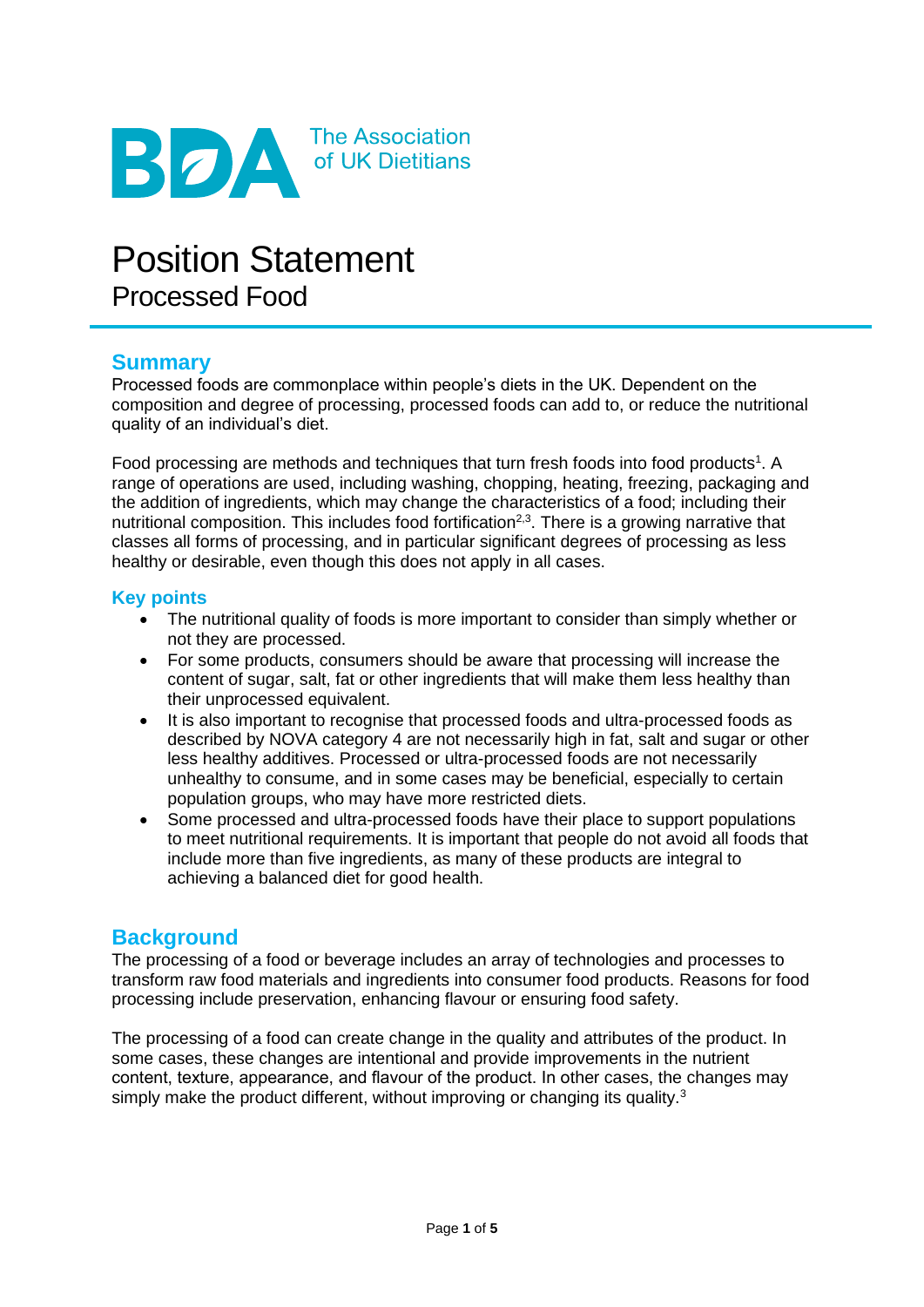### **Defining a processed food**

The term processed food does not have a consistent definition. At its most basic, it could refer to any food that has undertaken any process, such as chopping, freezing, canning or cooking. This is recognised in NHS live well advice<sup>10</sup>.

However, more generally, processed foods are taken to mean foods which have had other foods or ingredients added to them. These additives can be to extend shelf-life or improve palatability, or to fortify the food with nutrients and minerals. Processing may also involve the inclusion of less healthy additives, such as salt, sugar or saturated fat. Processed foods with high amounts of fat, sugar and salt are also referred to as High Fat, Sugar and Salt foods (HFSS), although the two terms are not interchangeable. Consumers are recommended to limit the amount of HFSS foods that they consume as part of a healthy diet.

The NOVA classification<sup>7</sup> created the definition of an "ultra-processed" food, distinct from processed food. This term describes the level of processing that has been involved to produce a "food product", which in their view contains little in the way of whole foods (Category 1 in the NOVA definition). The full tables of NOVA classifications can be found in the appendix of this statement.

#### **Concerns**

Consumer studies identify there is a lack of awareness of the benefits that some processing methods offer, and that the public have a pejorative view of processed foods. It has been noted that many consumers feel avoiding processed foods is "healthier"<sup>4</sup> .

Yet there is inconsistency among consumer understanding of what constitutes a processed food. They often do not regard highly processed yet staple foods, such as bread and cheese, as processed,<sup>5</sup> whereas novel food processing technologies often create concern. Many presume unknown and potentially harmful health effects, with a lack of knowledge about novel technologies being a major barrier to their acceptance.<sup>6</sup>

Concerns have also been raised about the inconsistency in the way in which the NOVA classification of "ultra-processed" has been applied<sup>9</sup>.

#### **Role of processed food in diet**

For those choosing to reduce their meat and fish consumption, or choosing a vegetarian or vegan lifestyle for health, ethical or environmental sustainability reasons, processed food may play an important role in the diet. Replacements for meat, fish and dairy can support individuals to replace nutrients where products are high in protein and fortified. Many will be defined as "processed" or "ultra-processed".

It is clear that some processed foods can play a role in a well-balanced diet as per The Eatwell Guide<sup>8</sup>. However, the same guide recommends limiting the consumption of processed foods that are HFSS products.

Those at risk of malnutrition will benefit from energy dense foods. Therefore, the inclusion of processed foods with higher levels of fat and sugar may be useful to increase intakes of energy (kcals). Older adults, and those with limited cooking skills may rely on processed and ultra-processed food to meet their nutritional needs.

#### **Food Fortification**

Food fortification is the addition of vitamins and minerals to increase the micronutrient density in a food to support people in achieving their daily requirements. For example, the fortification of breakfast cereal with B vitamins and iron, and the fortification of white flour with Iron, Niacin and Thiamin. Such fortification can lead foods to be categorized as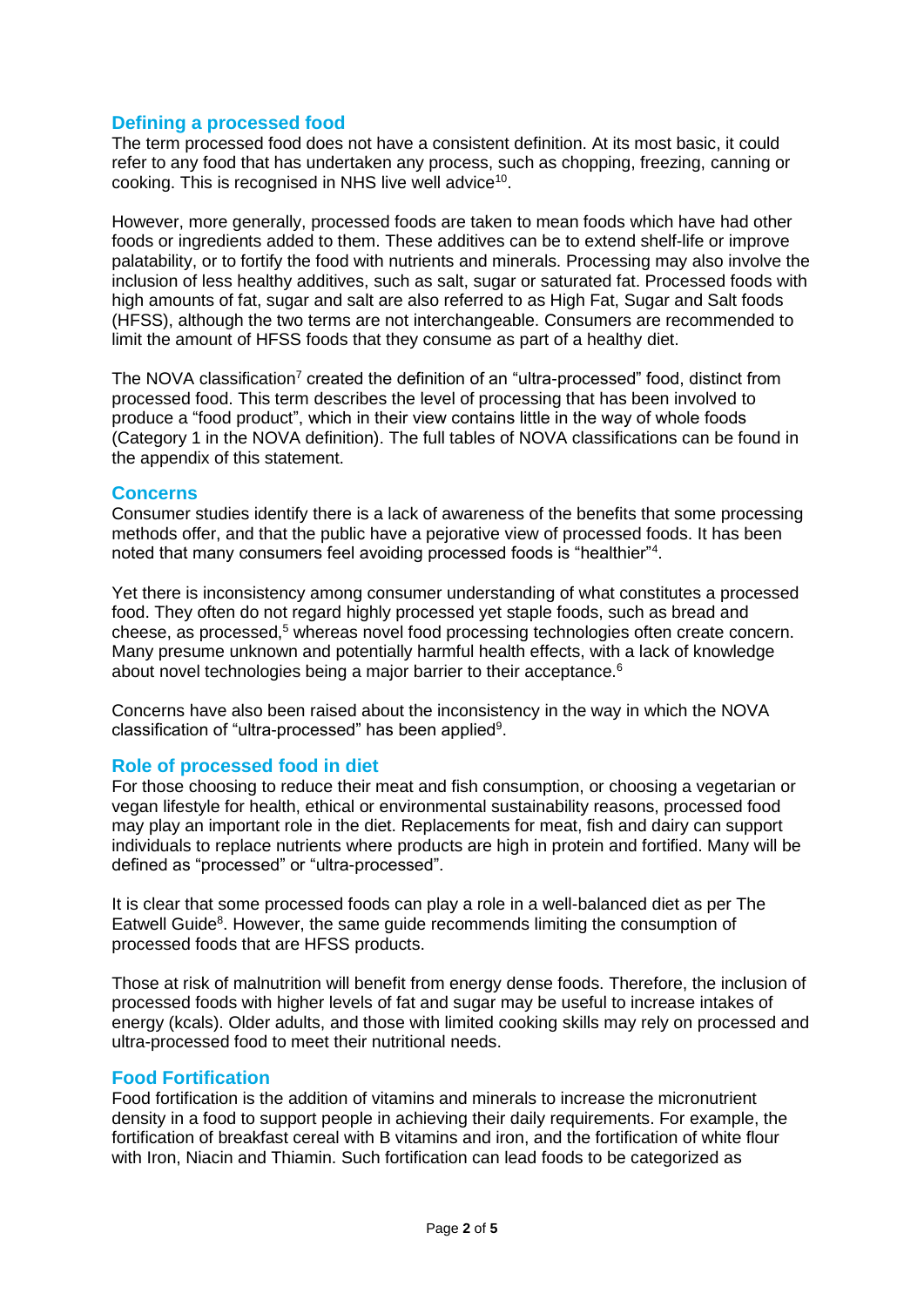processed or ultra-processed, but it is important to ensure that consumers are aware of the positive benefits of this form of processing.

For more information on the BDA's views on food fortification, please see our Food Fortification Policy Statement.

# **References**

- 1. Monteiro C, et al. (2010). A new classification of foods based on the extent and purpose of their processing. Cadernos de saude publica / Ministerio da Saude, Fundacao Oswaldo Cruz, Escola Nacional de Saude Publica 26(11), pp.2039–2049.
- 2. Dwyer J, et al. (2012). Is "Processed" a Four-Letter Word? The Role of Processed Foods in Achieving Dietary Guidelines and Nutrient Recommendations. Advances in Nutrition 3(4), pp.536–548.
- 3. Floros JD, et al. (2010). Feeding the world today and tomorrow: The importance of food science and technology. Comprehensive Reviews in Food Science and Food Safety 9(5), pp.572–599.
- 4. EUFIC (2016). Understanding perceptions of processed food among UK consumers. A qualitative consumer study by EUFIC. EUFIC Forum n° 7.
- 5. Weaver CM, et al. (2014). Processed foods: Contributions to nutrition. American Journal of Clinical Nutrition 99(6), pp.1525–1542.
- 6. Cardello AV, Schutz HG & Lesher LL (2007). Consumer perceptions of foods processed by innovative and emerging technologies: A conjoint analytic study. Innovative Food Science and Emerging Technologies 8(1), pp.73–83.
- 7. [https://archive.wphna.org/wp-content/uploads/2016/01/WN-2016-7-1-3-28-38-](https://archive.wphna.org/wp-content/uploads/2016/01/WN-2016-7-1-3-28-38-Monteiro-Cannon-Levy-et-al-NOVA.pdf) [Monteiro-Cannon-Levy-et-al-NOVA.pdf](https://archive.wphna.org/wp-content/uploads/2016/01/WN-2016-7-1-3-28-38-Monteiro-Cannon-Levy-et-al-NOVA.pdf)
- 8. Morris J, Rankin J, Draper E, et al (2016) [Prevention of neural tube defects in the](https://www.bda.uk.com/admin/cms2/page/adc.bmj.com/content/101/7/604)  [UK: a missed opportunity. Archives of Disease in Childhood 101: 604-607.](https://www.bda.uk.com/admin/cms2/page/adc.bmj.com/content/101/7/604)
- 9. Gibney MJ. Ultra-Processed Foods: Definitions and Policy Issues. Curr Dev Nutr. 2018;3(2):nzy077. Published 2018 Sep 14. doi:10.1093/cdn/nzy077
- 10. <https://www.nhs.uk/live-well/eat-well/what-are-processed-foods/>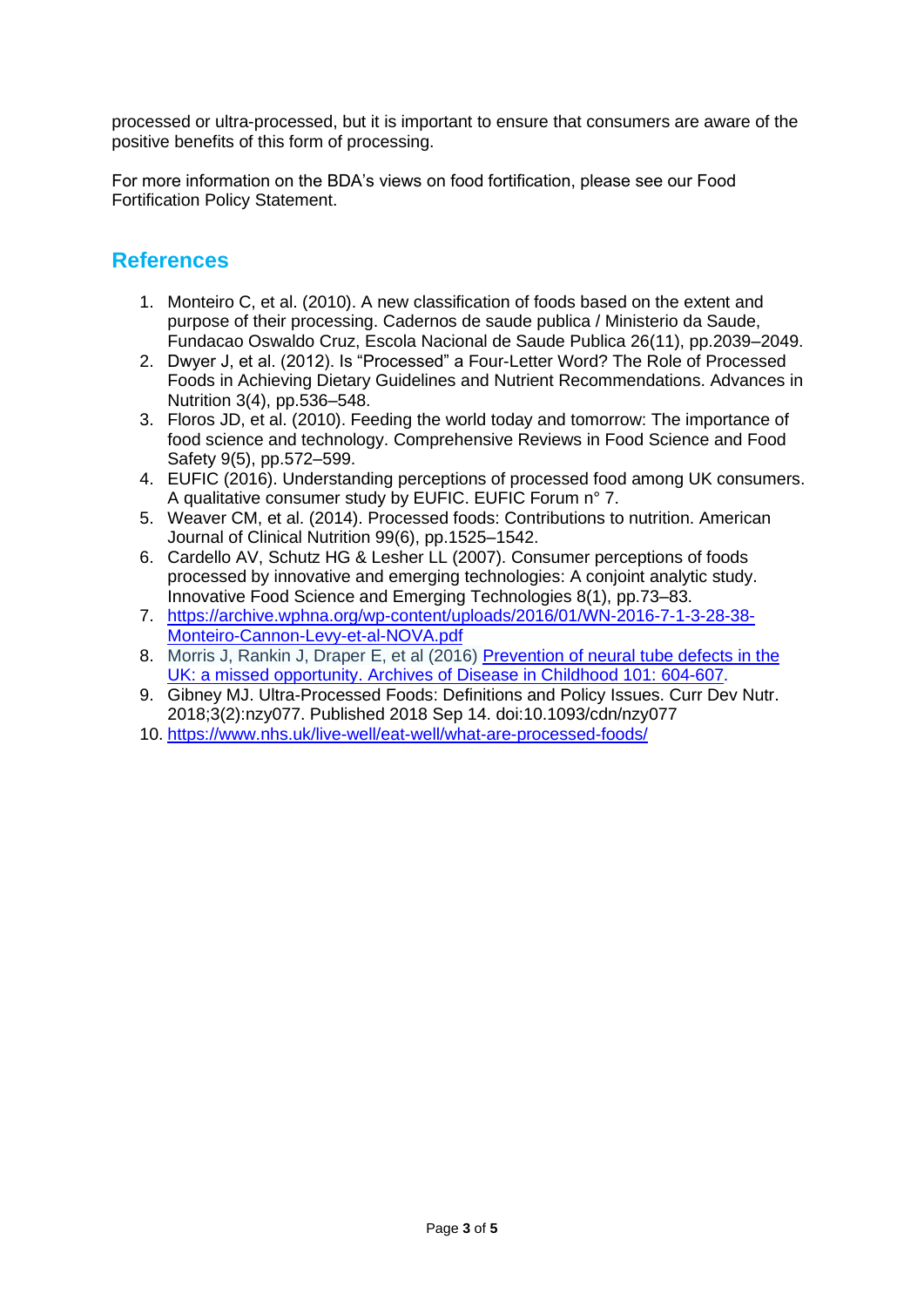# **Appendix – NOVA Classifications**

| NOVA Group                                                | Definition                                                                                                                                                                                                                                                                                                                                                                                                                                                                                                                                                                                                                                                                                                                                                                                                                                                                                                    |
|-----------------------------------------------------------|---------------------------------------------------------------------------------------------------------------------------------------------------------------------------------------------------------------------------------------------------------------------------------------------------------------------------------------------------------------------------------------------------------------------------------------------------------------------------------------------------------------------------------------------------------------------------------------------------------------------------------------------------------------------------------------------------------------------------------------------------------------------------------------------------------------------------------------------------------------------------------------------------------------|
| Group 1<br>Unprocessed or<br>minimally<br>processed foods | Unprocessed (or natural) foods are edible parts of plants (seeds,<br>fruits, leaves, stems, roots) or of animals (muscle, offal, eggs, milk),<br>and also fungi, algae and water, after separation from nature.<br>Minimally processed foods are natural foods altered by processes that<br>include removal of inedible or unwanted parts, and drying, crushing,<br>grinding, fractioning, filtering, roasting, boiling, non-alcoholic<br>fermentation, pasteurization, refrigeration, chilling, freezing, placing in<br>containers and vacuum-packaging. These processes are designed to<br>preserve natural foods, to make them suitable for storage, or to make<br>them safe or edible or more pleasant to consume. Many unprocessed<br>or minimally processed foods are prepared and cooked at home or in<br>restaurant kitchens in combination with processed culinary ingredients<br>as dishes or meals |
| Group 2<br>Processed<br>culinary<br>ingredients           | Processed culinary ingredients, such as oils, butter, sugar and salt,<br>are substances derived from Group 1 foods or from nature by<br>processes that include pressing, refining, grinding, milling and drying.                                                                                                                                                                                                                                                                                                                                                                                                                                                                                                                                                                                                                                                                                              |
|                                                           | The purpose of such processes is to make durable products that are<br>suitable for use in home and restaurant kitchens to prepare, season<br>and cook Group 1 foods and to make with them varied and enjoyable<br>hand-made dishes and meals, such as stews, soups and broths,<br>salads, breads, preserves, drinks and desserts. They are not meant to<br>be consumed by themselves, and are normally used in combination<br>with Group 1 foods to make freshly prepared drinks, dishes and<br>meals.                                                                                                                                                                                                                                                                                                                                                                                                        |
| Group 3<br>Processed foods                                | Processed foods, such as bottled vegetables, canned fish, fruits in<br>syrup, cheeses and freshly made breads, are made essentially by<br>adding salt, oil, sugar or other substances from Group 2 to Group 1<br>foods.                                                                                                                                                                                                                                                                                                                                                                                                                                                                                                                                                                                                                                                                                       |
|                                                           | Processes include various preservation or cooking methods, and, in<br>the case of breads and cheese, non-alcoholic fermentation. Most<br>processed foods have two or three ingredients, and are recognizable<br>as modified versions of Group 1 foods. They are edible by themselves<br>or, more usually, in combination with other foods. The purpose of<br>processing here is to increase the durability of Group 1 foods, or to<br>modify or enhance their sensory qualities.                                                                                                                                                                                                                                                                                                                                                                                                                              |
| Group 4<br>Ultra-processed<br>foods                       | Ultra-processed foods, such as soft drinks, sweet or savoury<br>packaged snacks, reconstituted meat products and pre-prepared<br>frozen dishes, are not modified foods but formulations made mostly or<br>entirely from substances derived from foods and additives, with little if<br>any intact Group 1 food.                                                                                                                                                                                                                                                                                                                                                                                                                                                                                                                                                                                               |
|                                                           | Ingredients of these formulations usually include those also used in<br>processed foods, such as sugars, oils, fats or salt. But ultra-processed<br>products also include other sources of energy and nutrients not<br>normally used in culinary preparations. Some of these are directly<br>extracted from foods, such as casein, lactose, whey and gluten.                                                                                                                                                                                                                                                                                                                                                                                                                                                                                                                                                  |